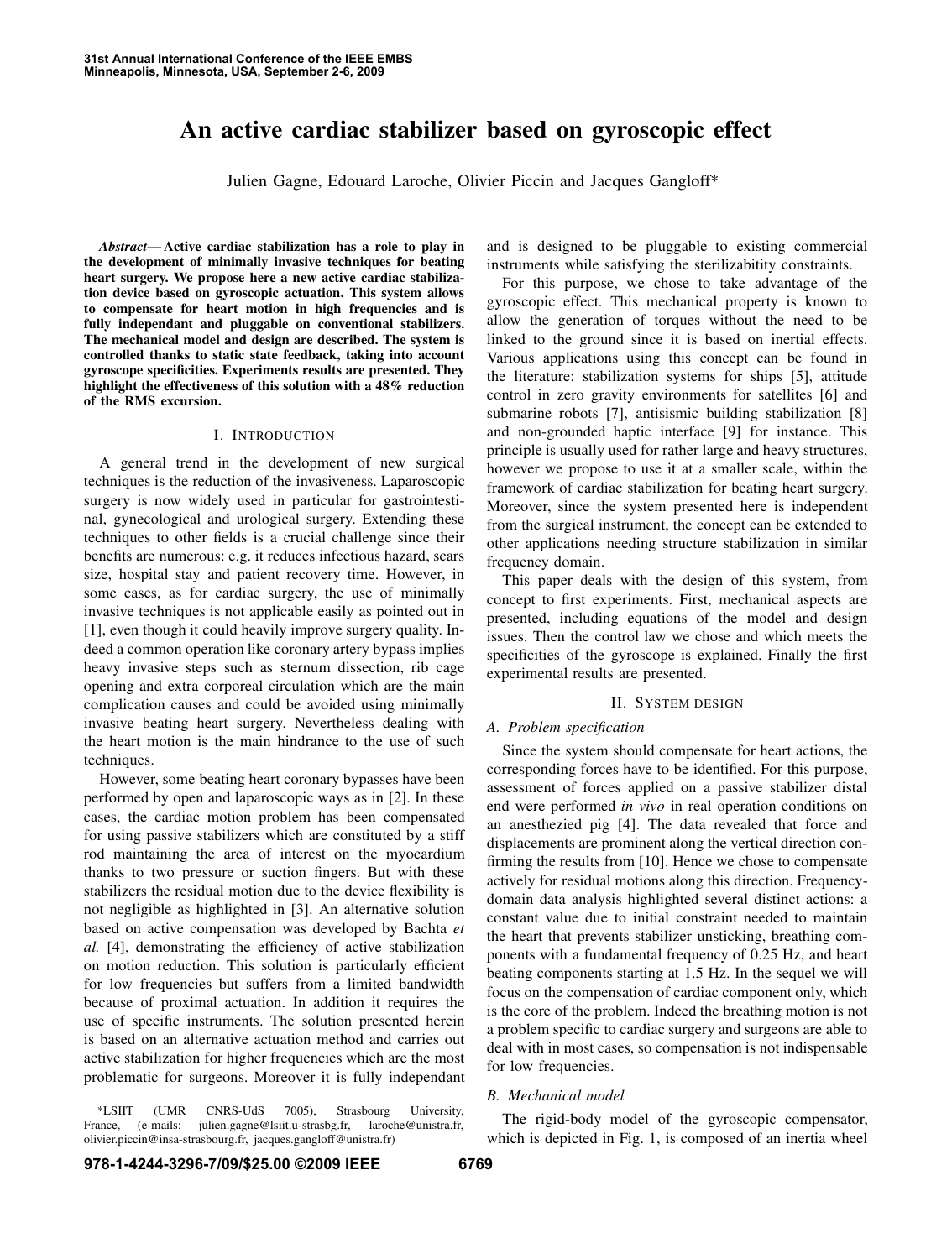4 rotating at a constant high speed  $\Omega$  with respect to the joint  $q_4$  thanks to a first actuator. This constitutes the gyroscope. This wheel is attached to a gimbal  $(3)$  which rotation with respect to the joint  $q_3$  can be controlled with a second actuator. The whole system is attached to the rod of the passive stabilizer  $(2)$  so that the gyroscope axis is aligned with  $A$  at its nominal position. The passive stabilizer is connected to the ground by a massless part  $(1)$  using two revolute joints  $q_1$  and  $q_2$ . Those latter joints allow to model the stabilizer attachment flexibility which stiffness and damping factor are respectively denoted  $k$  and  $f$ .



Fig. 1. System model in its nominal configuration.

We introduce the following parameters for the system modeling. The total length of the stabilizer is  $L$  and its distal-end point is  $P$ ,  $L_A$  denotes the distance  $OA$  and  $L_B$  the distance  $AB$ .  $J_2$  denotes the stabilizer moment of inertia with respect to the axes  $\vec{x_2}$  and  $\vec{y_2}$ . The mass of the gyroscope is  $m_4$  and its moment of inertia with respect to its revolution axis  $\vec{y_4}$  is  $B_4$ . The forces  $F_x$  and  $F_y$  denote the projection on the horizontal and vertical axis of the cardiac force applied at point P. The Lagrange equations, linearized around the position  $(q_1, q_2) = (0, 0)$  and simplified to eliminate negligible inertial effects of the gyroscope, are the following:

$$
\mathcal{L}_{q_1} : [J_2 + m_4 \left( L_A^2 + L_B^2 \right)] \ddot{q}_1 + f \dot{q}_1 + k q_1
$$
  
=  $\cos(q_3) T_G - F_y L$  (1)

$$
\mathcal{L}_{q_2}: \left(J_2 + m_4 L_A^2\right) \ddot{q}_2 + f \dot{q}_2 + k q_2 \n= \sin(q_3) T_G + F_x L
$$
\n(2)

$$
T_G = B_4 \dot{q}_3 \Omega \tag{3}
$$

One can note in (3) that the gyroscopic torque  $T_G$  is proportional to the gimbal speed, the gyroscope speed and its moment of inertia. Since  $\Omega$  and  $B_4$  are constant it is possible to impose in real time the torque required to compensate for heart motion by controlling the gimbal speed  $\dot{q}_3$ . Finally this system generates a torque proportional to the speed input. We can also note that the torque direction depends on the gimbal angle value  $q_3$ . Hence if we want to generate a torque to compensate for the motion along  $\vec{y}$  only, the gimbal should remain in its nominal position.

#### *C. Design issues*

For the design, the passive stabilizer is modeled by a stainless steel rod with a diameter of 10 mm and a length of 300 mm which corresponds to commercial stabilizers in terms of dimensions and rigidity.

The compensator should be as compact and light as possible and able to produce a high gyroscopic effect. For this purpose we refer to equation (3). The torque value is determinated from the cardiac force, and  $\dot{q}_3$  from the minimum compensation frequency and the maximum gimbal acceptable angle. Hence the design choice concerns  $B_4$  and  $\Omega$ . We finally chose to maximize the gyroscope spin rate rather than its inertia which would induce higher weight. Another important constraint on the design is to provide a motion compensation device compatible with existing passive stabilizers and independant to allow separate sterilization. Most parts of the system are made of aluminum to improve lightness except the gyroscope which is made of steel to increase its inertia. The gyroscope and gimbal axis are both guided thanks to stainless steel bearings. Mechanical design was validated after successful static and modal finite element analysis using a worst case scenario. A picture of the system designed to comply with the foregoing requirements is presented in Fig. 2.



Fig. 2. System overview, here mounted on a passive stabilizer from Medtronic.

Finally the designed system is 130 mm long and wheights 390 g including actuators. Thus the compactness is clearly improved compared to previous solutions.

### III. CONTROL STRATEGY

# *A. Model for the synthesis*

The aim is to control the gimbal in order to stabilize the beam position along a vertical axis. As can be seen in (3), the torque provided by the gyroscope in the  $\vec{x}$  direction is proportional to  $\dot{q}_3$  and  $\cos(q_3)$  since  $\Omega$  and  $B_4$  are constant. So it can be controlled using the gimbal speed as an input. Since the gimbal position is available, we consider in the sequel that the nonlinear  $cos(q_3)$  term is linearized by dividing by  $cos(q_3)$  the control signal. Therefore, the dynamical equation (1) relative to the parameter  $q_1$  along the  $\vec{y}$  axis can be written as:  $J\ddot{q}_1+f\dot{q}_1+kq_1 = -k_u\dot{q}_3 - LF_y$  with  $k_u = -B_4 \Omega$  and  $J = J_2 + m_4 (L_A^2 + L_B^2)$ . For simplicity,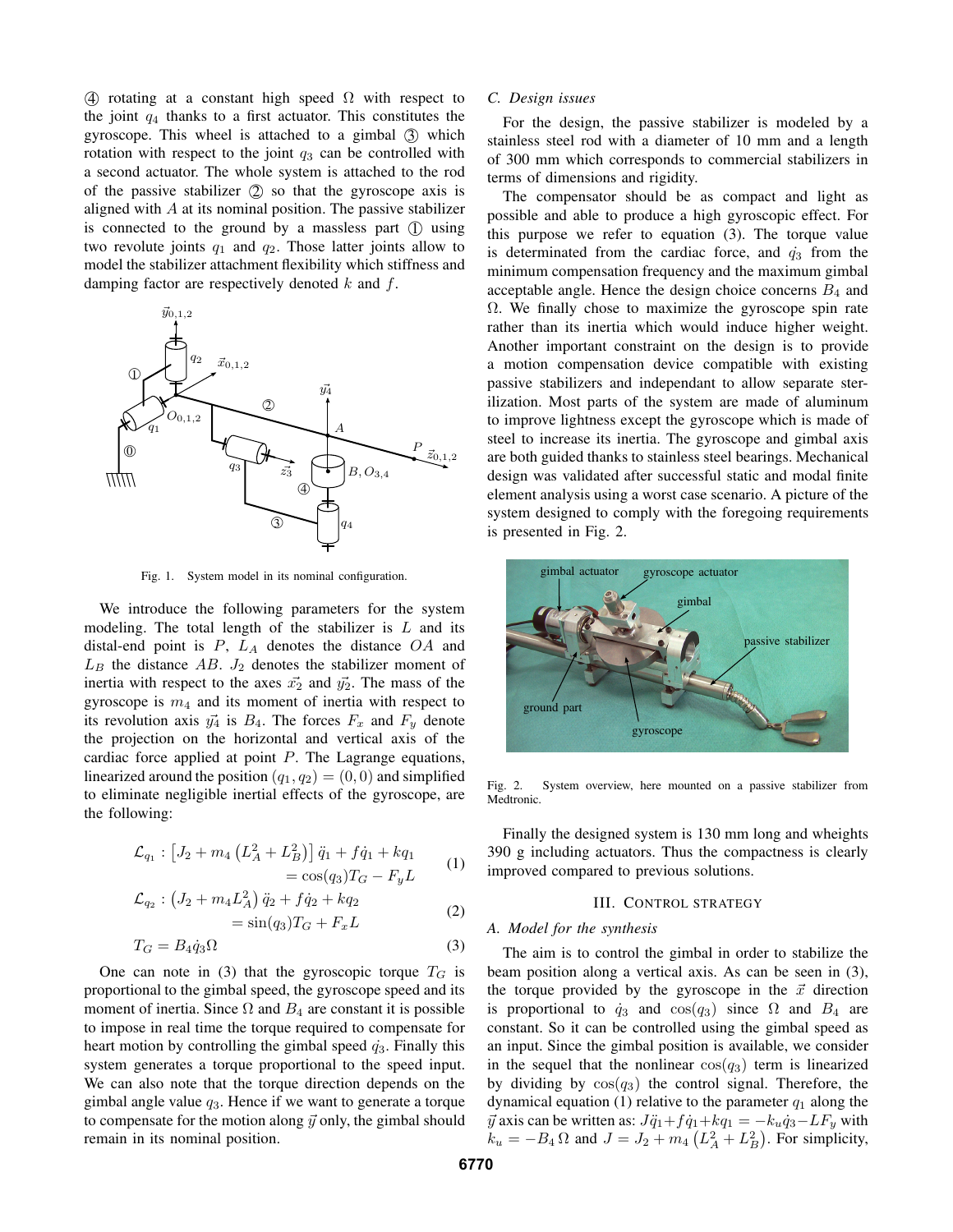let  $d = LF_y$  be the perturbation torque due to the heart. The global control structure is depicted in Fig. 3 where the transfer function  $H(s)$  is given by:



Fig. 3. Structure of the system controlled with static state feedback  $K =$  $[k_1 \ k_2 \ k_3 \ k_4]$ . Dashed line delimits the gyroscopic system itself.

## *B. Control issues*

The main goal of the control strategy is to reject the effects of the heart beats on the stabilizer movement, i.e. to have the gain of the transfer  $T_{ud}$  from heart excitation to position as low as possible within a given bandwidth corresponding to the heart beating frequencies (from 1 Hz to 10 Hz).

The second goal is to keep the position  $q_3$  of the gimbal in the interval  $[-q_{3_{\text{max}}}; q_{3_{\text{max}}}]$ . Indeed, the gyroscopic torque direction depends on the gimbal angle and would induce for  $|q_3| > \frac{\pi}{4}$  a significant lower effect on the desired direction and a disturbance on the other direction i.e.  $\vec{y}$  and  $\vec{x}$ respectively. This problem can be solved by insuring that the transfer  $T_{q3d}$  from perturbation to gimbal position is finite in low frequency, thus avoiding angle drift.

Notice that the two aims are conflicting as the perturbation rejection requires the use of the control input. Therefore, it will be necessary to meet a trade-off between perturbation rejection in high frequency and free movement in low frequency.

To satisfy these goals we chose to use the following static state feedback (SSF) control law:

$$
\dot{q}_3 = -k_1y - k_2\dot{y} - k_3q_3 - k_4I_{q_3}
$$

where  $I_{q_3} = \int_0^t q_3(\tau) d\tau$ . The gains  $k_1$  and  $k_2$  allow perturbation rejection on the output  $y$ , satisfying the first goal but not the second. Indeed it would induce infinite gain on gimbal position  $q_3$  in low frequency. Including SSF on  $q_3$  allows to make the gain finite, and hence to avoid gimbal drift from an equilibrium position. The SSF on  $I_{q_3}$  allows to impose the equilibrium position to zero.

# IV. SIMULATION AND EXPERIMENTS

# *A. Experimental setup*

In order to evaluate the active stabilizer, we use the experimental setup depicted in Fig. 4. It is composed of the gyroscopic system attached to a steel rod, which dimensions are similar to those of surgical stabilizers, and a heart simulator. The rod is attached to the table thanks to a tightening device which deliberately presents some compliance to simulate attachement flexibility. The heart simulator is composed of a pan-tilt robot which trajectory is controlled by a sequence reproducing the movements of a heart that were acquired experimentally on a pig [11]. The displacement is converted into force and transmitted to the stabilizer thanks to a compression spring. The gyroscopic system actuators are controlled thanks to a real-time controller (Adept sMI6) which receives position measurement from a potentiometric sensor and computes the control law with a sampling rate of 1 kHz. System monitoring is done from a laptop communicating with the controller trough firewire. It allows to set parameters, launch program sequences and data acquisition. In the sequel the gyroscope speed  $\Omega$  was set to 30,000 rpm.



Fig. 4. Description of the experimental set.

#### *B. Identification*

To obtain a model which fits optimally the real system, its parameters have been estimated experimentaly. A square signal is sent to the system input  $\dot{q}_3$  and the system response  $y$  is recorded. Then, the model parameters are tuned using an optimization algorithm that minimizes the least square error between measurement and model. The identification results are illustrated in Fig. 5.



Fig. 5. On top the window control imposed to the system input. On bottom the output response comparison between experimental system (gray) and identified model (black).

The results exhibit a good fit in terms of amplitude, frequency and damping. However we can observe some